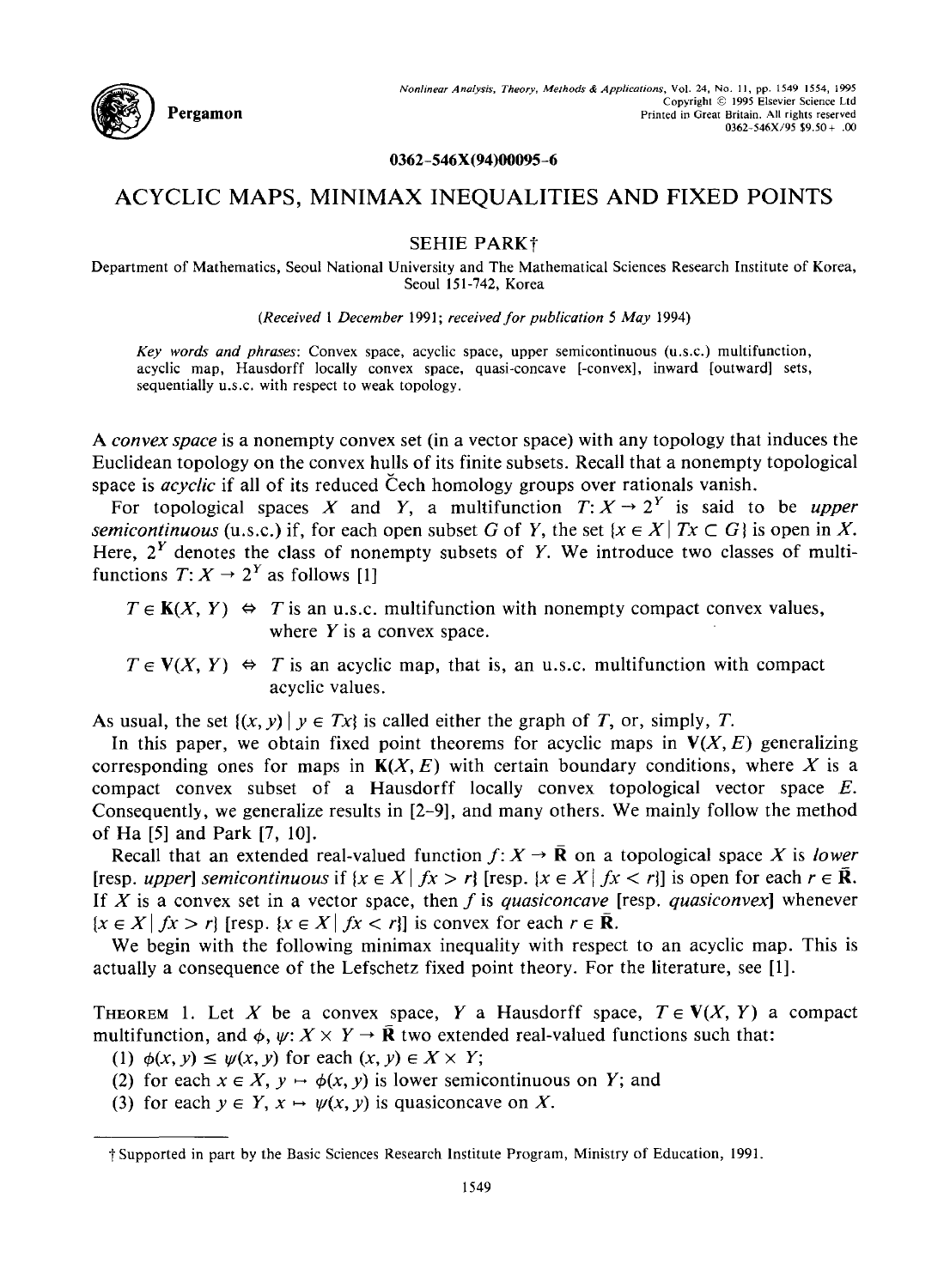Then there exists a  $\bar{y} \in Y$  such that

$$
\sup_{x \in X} \phi(x, \bar{y}) \le \sup_{(x, y) \in T} \psi(x, y).
$$

*Remark.* Theorem 1 is essentially due to Granas and Liu [1, theorem 7.1] as a generalization of the celebrated 1972 minimax inequality of Ky Fan [11]. When  $\phi = \psi$ ,  $T \in K(X, Y)$ , and Y is a compact convex space, theorem 1 reduces to Ha [5, theorem 1], where the Hausdorffness of  $X$ and the convexity of Y are superfluous. A far-reaching generalization of theorem 1 is obtained in a recent work of the author [12].

The following is a variant of theorem 1 with a lopsided saddle point.

THEOREM 2. Let X be a compact convex space, Y a Hausdorff space, and  $T \in V(X, Y)$ . Let  $g: X \times Y \to \mathbb{R}$  be a continuous function such that for each  $y \in Y$ ,  $x \mapsto g(x, y)$  is quasiconvex on X. Then there exists an  $(x_0, y_0) \in T$  such that

$$
g(x_0, y_0) \le g(x, y_0) \qquad \text{for all } x \in X.
$$

*Proof.* Define  $\phi: X \times Y \rightarrow \mathbb{R}$  by

$$
\phi(x, y) = \min_{z \in X} g(z, y) - g(x, y)
$$

for  $(x, y) \in X \times Y$ . Then it is easy to see that  $\phi$  is continuous on  $X \times Y$  [13, p. 70] and satisfies (1), (2) and (3) of theorem 1 with  $\phi = \psi$ . Moreover, T is compact since it is u.s.c. and compact-valued. Therefore, by theorem 1, there exists a  $\bar{y} \in Y$  such that

$$
\sup_{x \in X} \phi(x, \bar{y}) \leq \sup_{(x, y) \in T} \phi(x, y).
$$

Since  $x \mapsto g(x, \bar{y})$  is continuous on the compact set X, there exists an  $\bar{x} \in X$  such that  $g(\bar{x}, \bar{y}) = \min g(z, \bar{y})$  or  $\phi(\bar{x}, \bar{y}) = 0$ . Hence, we have  $z \in \Omega$ 

$$
0 \leq \sup_{(x,y)\in T} \phi(x,y).
$$

Since the graph of T is closed and hence compact in  $X \times Y$ , the supremum in the above inequality is attained. This completes our proof.

*Remark.* For  $T \in K(X, Y)$ , theorem 2 reduces to Ha [5, theorem 2], where the Hausdorffness of X and the convexity of Y are superfluous. For  $X = Y$  and  $T = 1<sub>x</sub>$ , the identity function of X, theorem 2 reduces to Fan [11, corollary 1]. Moreover, for a normed vector space  $E = Y$ , a single-valued T, and  $g(x, y) = ||x - y||$ , theorem 2 reduces to Fan [14, theorem 2].

For a subset X of a topological vector space E and  $x \in X$ , the *inward* and *outward sets* of X at *x*,  $I_X(x)$  and  $O_X(x)$ , are defined as follows [15]

$$
I_X(x) := \{x + r(u - x) \in E \mid u \in X, r > 0\},\
$$
  

$$
O_X(x) := \{x - r(u - x) \in E \mid u \in X, r > 0\}.
$$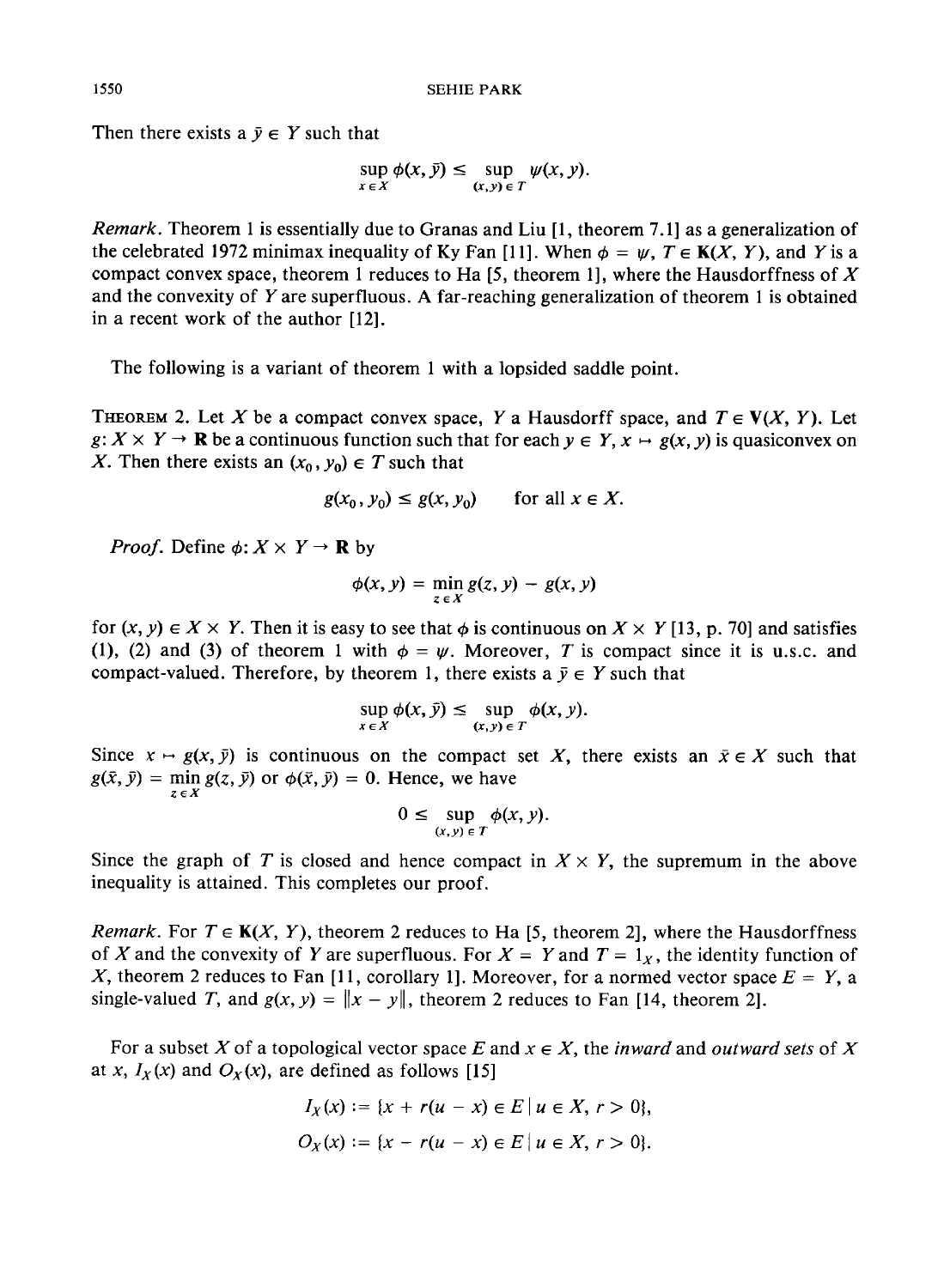The closures of  $I_X(x)$  and  $O_X(x)$  are denoted by  $\overline{I}_X(x)$  and  $\overline{O}_X(x)$ , resp. In the sequel,  $W(x)$ denotes either  $\bar{I}_X(x)$  or  $\bar{O}_X(x)$ .

Let  $\Phi$  denote the family of all continuous seminorms on a Hausdorff locally convex space  $E$ . As an application of theorem 2, we obtain the following Ky Fan type fixed point theorem for acyclic maps.

THEOREM 3. Let X be a compact convex subset of a Hausdorff locally convex space  $E$  and  $T \in V(X, E)$ . Then either T has a fixed point or there exist an  $(x_0, y_0) \in T$  and a  $p \in \mathcal{P}$  such that

$$
0 < p(x_0 - y_0) \le p(x - y_0) \qquad \text{for all } x \in W(x_0).
$$

*Proof.* Suppose T has no fixed point. Then for each  $x \in X$ , the origin 0 of E does not belong to the compact set  $x - Tx$  and so there exists a  $\delta_x > 0$  and a  $p_x \in \mathcal{P}$  such that  $p_x(x - y) > 2\delta_x$ for all  $y \in Tx$ . Since T is u.s.c., there exists an open neighbourhood  $U_x$  of x in X such that  $p_x(z - v) > \delta_x$  for all  $z \in U_x$  and  $v \in T_z$ . Since  $\{U_x | x \in X\}$  covers X, there exists a finite subset N of X such that  $\{U_x | x \in N\}$  covers X. Let  $p = \max\{p_x | x \in N\}$  and  $\delta = \min\{\delta_x | x \in N\} > 0$ . Then  $p \in \mathcal{P}$  and  $p(x - y) > \delta$  for all  $(x, y) \in T$ .

We define a function  $g: X \times Y \to \mathbb{R}$  by  $g(x, y) = p(x - y)$  for  $(x, y) \in X \times Y$ , where  $Y = T(X)$  which is compact. Then clearly g and T satisfy all of the requirements of theorem 2. Therefore, there exists an  $(x_0, y_0) \in T$  such that

$$
0 < p(x_0 - y_0) \le p(x - y_0) \qquad \text{for all } x \in X.
$$

For  $x \in I_X(x_0) \setminus X$ , there exists  $u \in X$  and  $r > 1$  such that  $x = x_0 + r(u - x_0)$ . Suppose that  $p(x - y_0) < p(x_0 - y_0)$ . Since

$$
\frac{1}{r}x + \left(1 - \frac{1}{r}\right)x_0 = u \in X,
$$

we have

$$
p(x - y_0) \leq \frac{1}{r} p(x - y_0) + \left(1 - \frac{1}{r}\right) p(x_0 - y_0) < p(x_0 - y_0),
$$

which is a contradiction. Therefore,  $p(x_0 - y_0) \leq p(x - y_0)$  holds for all  $x \in I_X(x_0)$ , and hence, for all  $x \in \overline{I}_X(x_0)$ .

For the outward case, consider the map  $T' \in V(X, E)$  given by  $T'x = 2x - Tx$  for each  $x \in X$ . Then, by the above inward case, there exists an  $(x_0, y_1) \in T'$  and a  $p \in \mathcal{P}$  such that

$$
0 < p(x_0 - y_1) \le p(x' - y_1) \qquad \text{for all } x' \in I_X(x_0).
$$

For  $x \in O_X(x_0)$ , let  $x' = 2x_0 - x$  and  $y_1 = 2x_0 - y_0$  where  $y_0 \in Tx_0$ . Then we have

$$
0 < p(x_0 - y_0) \le p(x - y_0) \qquad \text{for all } x \in O_X(x_0),
$$

and hence, for all  $x \in \overline{O}_X(x_0)$ . This proves theorem 3 for the case  $W(x_0) = \overline{O}_X(x_0)$ .

*Remarks.* (1) For  $T \in K(X, E)$ , theorem 3 reduces to Park [7, theorem 2] and Reich [8, theorem 2], and improves Ha [5, theorem 3] and Fan [14, theorem 1].

(2) Note that the  $x_0$  in the conclusion of theorem 3 belongs to the boundary of X, Bd X. In fact, suppose that  $x_0 \in \text{Int } X$ . Then  $x_0$  is an internal point and  $W(x_0) = E$ . By putting  $x = y_0$ , we have  $0 < p(x_0 - y_0) \le 0$  in the conclusion of theorem 3, which is a contradiction.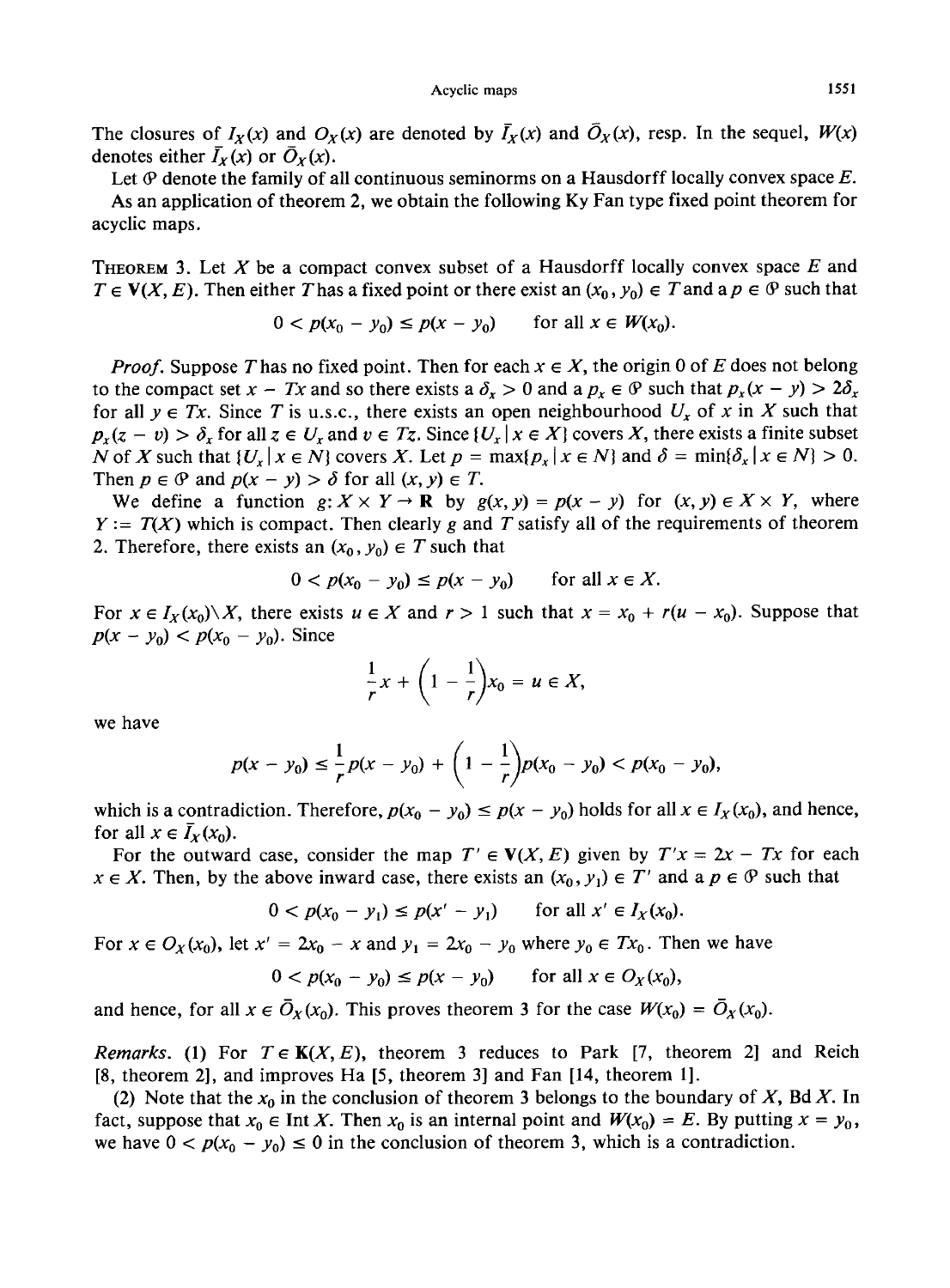As a direct consequence of theorem 3, we have the following theorem.

THEOREM 4. Let X be a compact convex subset of a Hausdorff locally convex space E and  $T \in V(X, E)$ . If T satisfies one of the following conditions, then T has a fixed point.

For each  $x \in \text{Bd } X \setminus Tx$ :

- (0) for each  $y \in Tx$  and each  $p \in \mathcal{P}$ ,  $p(y x) > 0$  implies  $p(y x) > p(y z)$  for some  $z \in W(x)$ :
- (i) for each  $y \in Tx$ , there exists a number  $\lambda$  (real or complex, depending on whether the vector space  $E$  is real or complex) such that

 $|\lambda| < 1$  and  $\lambda x + (1 - \lambda)v \in W(x)$ ;

(ii)  $Tx \subset W(x)$ ;

(iii) for each  $y \in Tx$ , ther exists a number  $\lambda$  (as in (i)) such that

 $|\lambda| < 1$  and  $\lambda x + (1 - \lambda)y \in X$ ;

- (iv)  $Tx \subset IF_X(x) = \{x + c(u x) \mid u \in X, \text{Re}(c) > 1/2\};$
- (iv)'  $Tx \subset OF_X(x) = \{x + c(u x) \mid u \in X, \text{Re}(c) < -1/2\};$
- (v) *Tx C X;*
- (vi)  $T(X) \subset X$ .

*Proof.* (0) Clear from theorem 3 and remark 2 above.

(i) For any  $p \in \mathcal{P}$  satisfying  $p(y - x) > 0$ , put  $z = \lambda x + (1 - \lambda)y$  in (0). Then we have

$$
p(y-z) = p(\lambda y - \lambda x) = |\lambda| p(y - x) < p(y - x)
$$

since  $|\lambda|$  < 1.

- (ii) If  $Tx \subset W(x)$ , then for each  $y \in Tx$ , we can choose  $\lambda = 0$  in (i).
- (iii) Since  $X \subset I_X(x)$ , we clearly have (iii)  $\Rightarrow$  (i).
- (iv) Note that (iv)  $\Leftrightarrow$  (iii) [16].
- $(iv)'$  This is a dual form of  $(iv)$  [16].
- (v) If  $Tx \subset X$ , then for each  $y \in Tx$ , we can choose  $\lambda = 0$  in (iii).
- (vi) Clearly, we have (vi)  $\Rightarrow$  (v).

*Remarks.* (1) To the best of our knowledge, only case (vi) of theorem 4 is known. In fact, since X is an *lc* space, theorem 4 (vi) follows from Begle [17, theorem 1]. Note that "each  $y \in Tx$ " cannot be replaced by "there is  $y \in Tx$ ", as noted by Reich [16, example 1.2]. For some other conditions equivalent to (0), see [18].

(2) Following Halpern [24], for a subset D of a normed vector space  $E$ , we define

$$
n_D(x) = \{ y \in E \mid y \neq x, \|y - x\| \le \|y - z\| \text{ for all } z \in D \}
$$

for  $x \in D$ , and consider a "nowhere normal outward" multifunction  $T: D \to 2^X$ , that is,

(0)' 
$$
Tx \cap n_D(x) = \emptyset \quad \text{for } x \in D.
$$

Then (0)' clearly implies (0). Particular forms of theorem 4 with condition (0)' for a normed vector space are given by Fitzpatrick and Petryshyn [3, theorem 3 (i)], Reich [8, theorem 3.3 (a)l, Halpern [19, theorem 20], and Halpern and Bergman [15, theorem 2.1].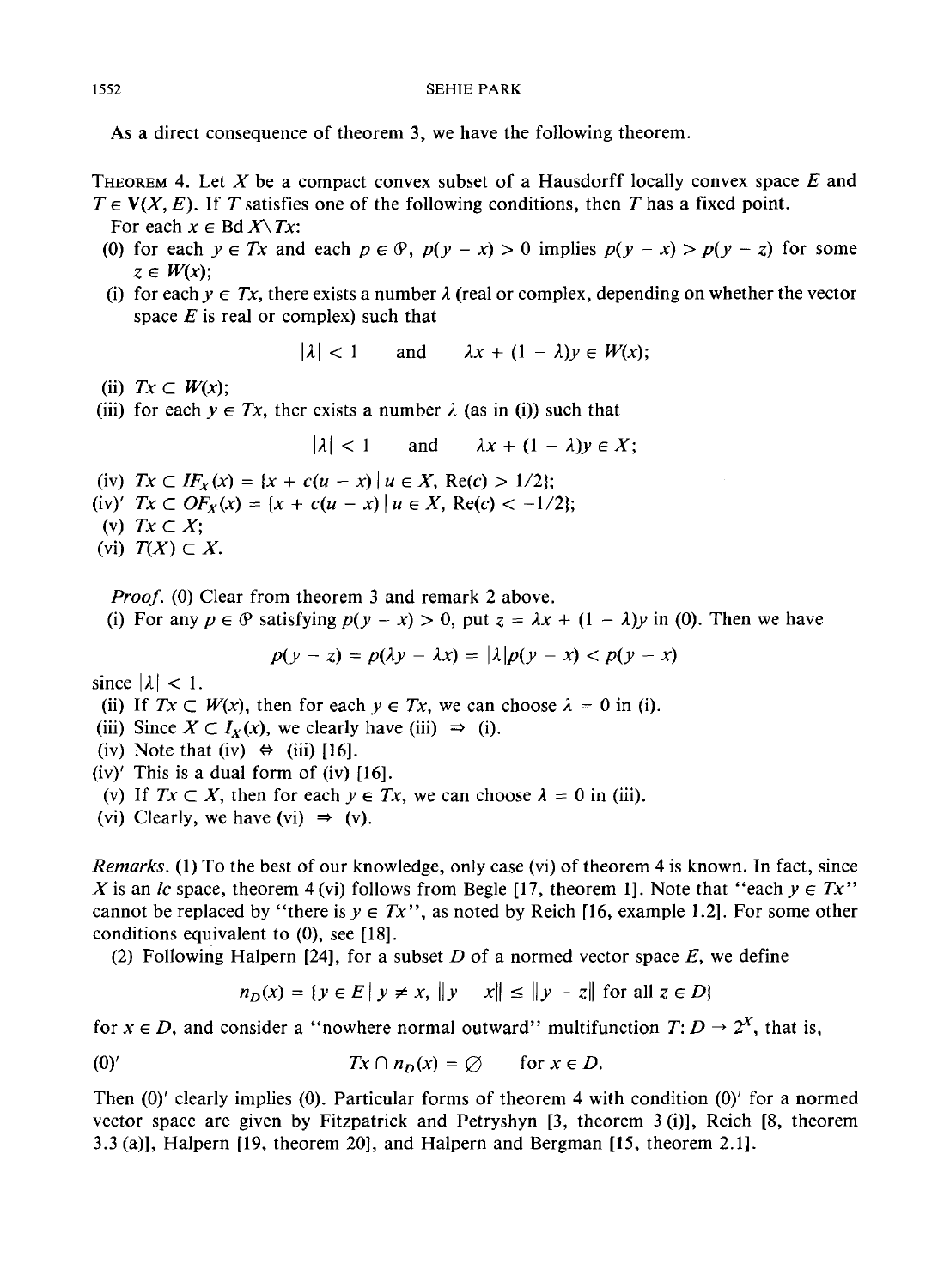(3) Particular forms of theorem 4 (ii) are given by Fitzpatrick and Petryshyn [3, corollary 1] and Halpern [19, corollaries 21 and 22]. Moreover, for the outward case in theorem 4 (ii), we have the surjectivity  $X \subset T(X)$  as in [12, 20], and Halpern [19, corollary 23]. Note that Halpern [19, theorem 19] is a simple consequence of theorem 4 (vi).

(4) For a  $T \in K(X, E)$ , if E is real or if T is single-valued, then theorem 4 has far-reaching generalizations. See Park [12, 21, 22].

(5) However, for a  $T \in K(X, E)$ , single-valued or multi-valued, each case of theorem 4 generalizes historically well-known results as follows:

- (0) Reich [18, theorem 7; 9, theorems 1 and 2] and Browder [23, corollary to theorem 9];
- (i) Park [7, theorem 4];
- (ii) Browder [24, theorems 1 and 2];
- (iii) Fan [14, theorem 3] and Ha [5, theorem 4];
- (iv), (iv)' Reich [8, theorem 3.1];
	- (v) Rothe [25];
	- (vi) Brouwer [26], Schauder [17, Satz 1], Tychonoff [28, Satz], Kakutani [6, theorem 1], Bohnenblust and Karlin [29], Glicksberg [4, theorem], and Fan [2, theorem 1].

(6) As in Reich [9], condition (0) can be reformulated using the subdifferential  $\partial p$  of p. Moreover, as Reich [9] noted, theorem 4 is also valid for lower semicontinuous  $T: X \to 2^E$  if E is completely metrizable and if  $T$  has closed convex values. This follows from the Michael selection theorem and theorem 4.

(7) In theorem 4, since T is compact, if E is real, then upper semicontinuity of T can be replaced by upper demicontinuity or upper hemicontinuity. For the literature, see [20, 21].

Finally, we have the following corollary.

COROLLARY. Let X be a weakly compact convex subset of a metrizable locally convex space  $E$ and  $T: X \to 2^E$  a multifunction with weakly compact acyclic values. If T is sequentially u.s.c. with respect to the weak topology and satisfies one of  $(0)$ - $(vi)$  in theorem 4, then T has a fixed point.

*Proof.* It suffices to show that T is weakly u.s.c., so that theorem 4 works. In fact, for each weakly closed subset C of E,  $T^{-1}(C)$  is sequentially closed for the weak topology on X by assumption, hence weakly compact by the Eberlein-Smulian theorem, and  $T^{-1}(C)$  is weakly closed. Therefore,  $T$  is weakly u.s.c.

*Remark.* When T is convex-valued, corollary for case (vi) reduces to the multi-valued version of Arino *et al.* [30, theorem 1]. When Tis single-valued, corollary for case (ii) is due to Park [22, corollary 2].

### REFERENCES

- 1. GRANAS A. & LIU F.-C., Coincidences for set-valued maps and minimax inequalities, *J. Math. pures appl.* 65, 119-148 (1986).
- 2. FAN K., Fixed-point and minimax theorems in locally convex topological linear spaces, *Proc. natn. Acad. Sci. U.S.A.* 38, 121-126 (1952).
- 3. FITZPATRICK P. M. & PETRYSHYN W. V., Fixed point theorems for multivalued acyclic mapping, *Pacif. J. Math.* 54, 17-23 (1974).